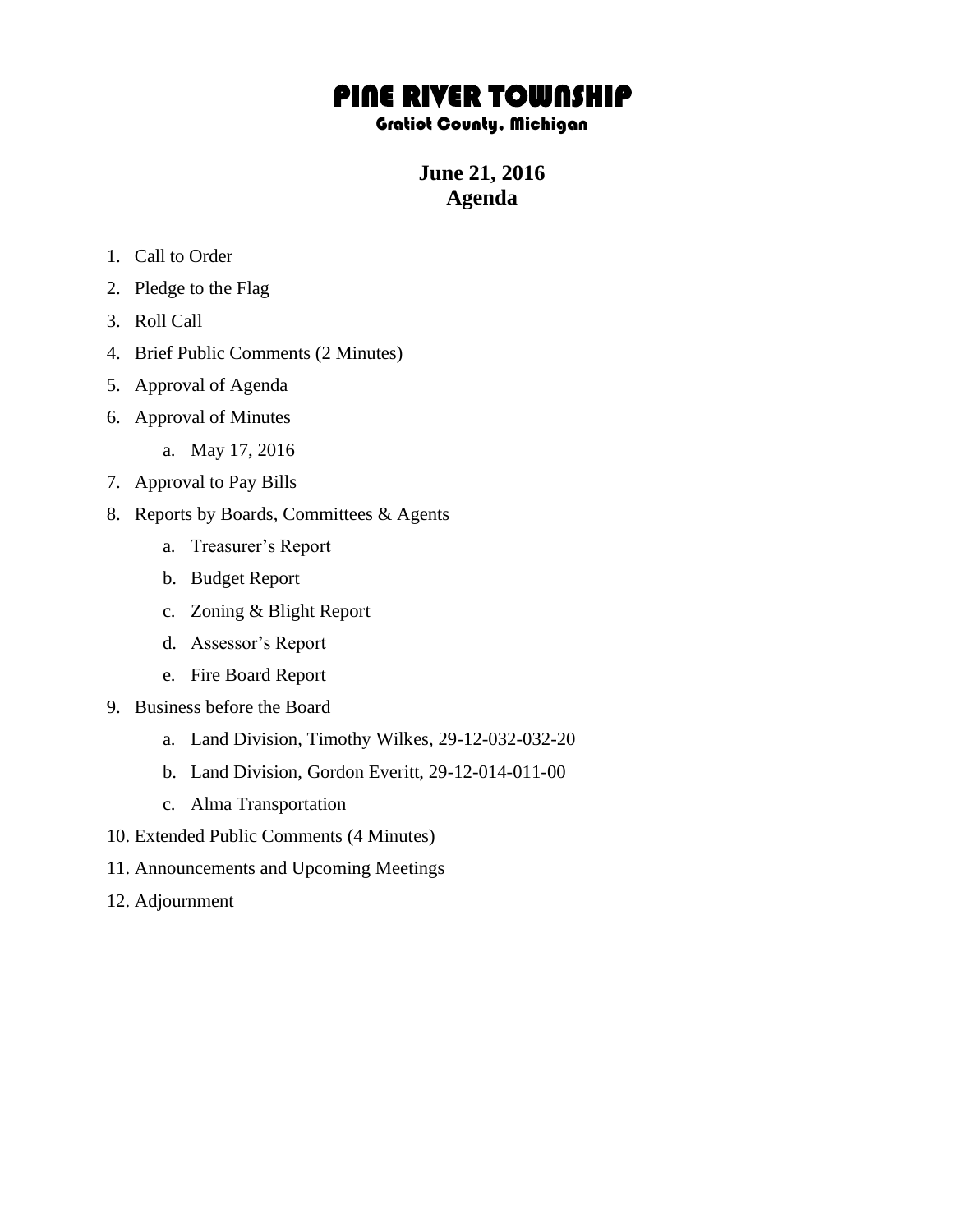## **MINUTES OF THE PINE RIVER TOWNSHIP BOARD MONTHLY MEETING JUNE 21, 2016**

- 1. The regular monthly meeting of the Pine River Township Board was called to order at 7:00 pm by Supervisor Beeson at the Township Hall.
- 2. Pledge the flag: The board and the public said the pledge to the flag.
- 3. Roll Call: Baker: present, Best: present, Beeson: present, Moeggenborg: present, Rademacher: present. All board members present.
- 4. Brief Public comments (2 minutes): Angie Thompson was looking for support for the County Clerk position. Tammy Reeves was looking for support for the County Treasurer position. John Renneberg mentioned that there was a group of people working on filling the County Administrator position.
- 5. Approve the Agenda: Motion by Best: second by Baker: to approve the Agenda as presented. All board members approved. Motion carried 5-0.
- 6. Approve the Minutes: Motion by Moeggenborg: second by Best: to approve the Regular Meeting Minutes of May 17, 2016. All board members approved. Motion carried 5-0.
- 7. Approval to Pay Bills: Motion made by Best: second by Moeggenborg: to pay bills as presented in the amount of \$25,206.03. All board members approved. Motion carried 5-0.
- 8. Reports by Boards, Committees & Agents
	- a. Treasurers Report Discussion; report placed on file.
	- b. Budget Report Discussion: report placed on file.
	- c. Zoning & Blight Officer Discussion: report placed on file Lawrence Davidson was in attendance to ask for an extension on cleaning up his Dangerous Building on Hoffman Road. The Board offered a (6) month extension to 1/1/2017. Mr. Davidson said he could have it totally cleaned up by 2/1/2017. Motion made by Moeggenborg: second by Best: to extend Mr. Davidson's Dangerous Building total cleanup date to 2/1/2017. All board members approved. Motion carried 5-0.
	- d. Assessor Report Discussion
	- e. Fire Services Discussion